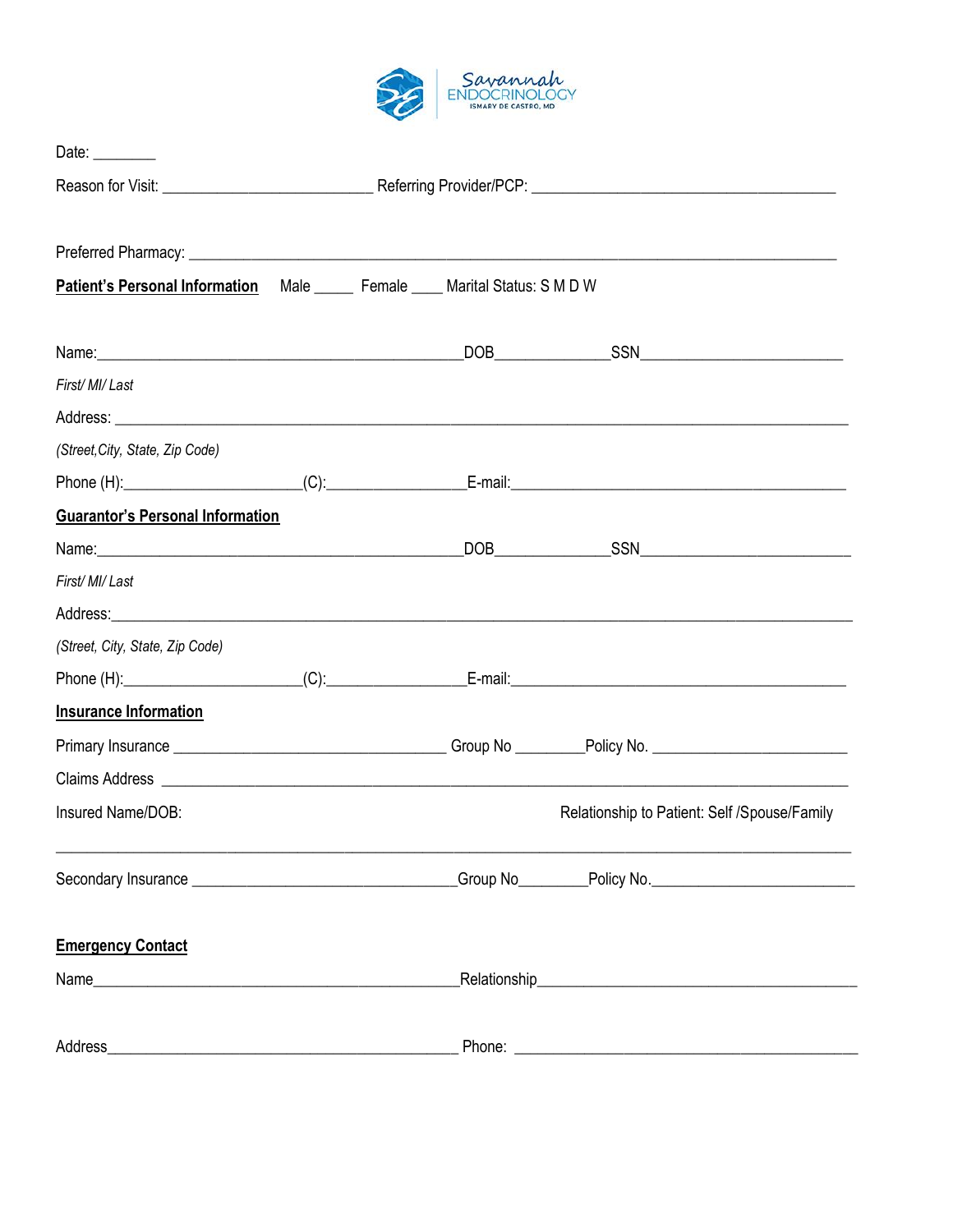## **Authorization and Consent to Treatment**

#### **Authorization to Treat and Release**

I hereby voluntarily consent to the rendering of such care and treatment as my provider(s), in their professional judgment, deem necessary for my health and well-being. I understand and agree that my provider may contact me using automated calls, emails and/or text messaging to my home/work/mobile phone. These communications may notify me of preventive care, test results, treatment recommendations, outstanding balances, or any other communications from my provider. I understand that I may opt-out of receiving such communications at any time by notifying my provider(s) staff.

I authorize Savannah Endocrinology to release to, and receive from, any Doctor, Hospital, Clinic, other Healthcare Provider, or Insurance Carrier any medical records/information relating to my health, including without limitation, relating to illness or disease cause, treatment, diagnostic testing including laboratory and/or radiology. The forgoing shall include records and information relating to HIV infection, AIDS, Mental illness and/or use of alcohol or drugs. Your signature below fully authorizes our staff and doctors to perform examinations, diagnostic test and/or treatment, as we may consider it necessary.

Signature:\_\_\_\_\_\_\_\_\_\_\_\_\_\_\_\_\_\_\_\_\_\_\_\_\_\_\_\_\_\_\_\_\_\_\_\_\_\_\_\_\_\_\_\_\_\_\_\_\_\_\_\_\_\_\_\_\_\_\_\_\_\_\_\_\_\_\_\_\_\_\_\_\_\_\_Date \_\_\_\_\_\_\_\_\_\_\_\_\_\_\_\_\_\_\_\_\_\_\_

### **Assignment of Benefits**

We will file your insurance as a courtesy; however, if we have no response from your insurance company within 60 days, the charge(s) will be transferred to your responsibility to pay. I authorize direct payment from my Insurance Company to my provider. I hereby certify that the insurance information I have provided is accurate, complete and current. In consideration of the services provided by my provider, I agree that I am responsible for all charges for services I receive that are not covered by my health insurance plan or for which I am responsible for payment according to my health insurance plan. If my insurance has a pre-certification or authorization requirement, I understand that it is my responsibility to obtain authorization for services according to the plan's provisions. I understand that in my failure to do so may result in denial of benefit payments and that I will be responsible for all balances due. I authorize my provider to file an appeal on my behalf for any denial of payment and/or adverse benefit determination related to services and care provided. I understand that if my provider does not participate in my insurance plan's network or if I am a self-pay patient, this assignment of benefits may not apply. At any time should I decide that I want to file my own claims, I understand that payment in full will be required at the time of service. I also understand that I will be financially responsible for all charges incurred.

#### I agree to notify Savannah Endocrinology of any changes pertaining to my address and/or insurance information.

Signature:\_\_\_\_\_\_\_\_\_\_\_\_\_\_\_\_\_\_\_\_\_\_\_\_\_\_\_\_\_\_\_\_\_\_\_\_\_\_\_\_\_\_\_\_\_\_\_\_\_\_\_\_\_\_\_\_\_\_\_\_\_\_\_\_\_\_\_\_\_\_\_\_\_\_\_Date \_\_\_\_\_\_\_\_\_\_\_\_\_\_\_\_\_\_\_\_\_\_\_\_\_

#### **Privacy Statement**

You have the right to review our privacy notice, request restrictions and revoke consent in writing after you have reviewed our privacy notice. By signing below, you acknowledge you have read, understand and agree to the Savannah Endocrinology Office and Financial Policy and our Notice of Privacy Practices. I understand that my provider's Privacy Notice is available at SavannahEndocrinology.com and that I may request a paper copy at my provider's reception desk.

Signature/Parent or Guardian:\_\_\_\_\_\_\_\_\_\_\_\_\_\_\_\_\_\_\_\_\_\_\_\_\_\_\_\_\_\_\_\_\_\_\_\_\_\_\_\_\_\_\_\_\_\_\_\_\_\_\_\_\_\_\_\_\_\_\_\_\_\_\_\_\_\_\_\_\_\_\_\_\_\_\_\_\_\_\_\_\_\_\_\_\_\_\_\_\_\_\_\_\_\_\_\_\_\_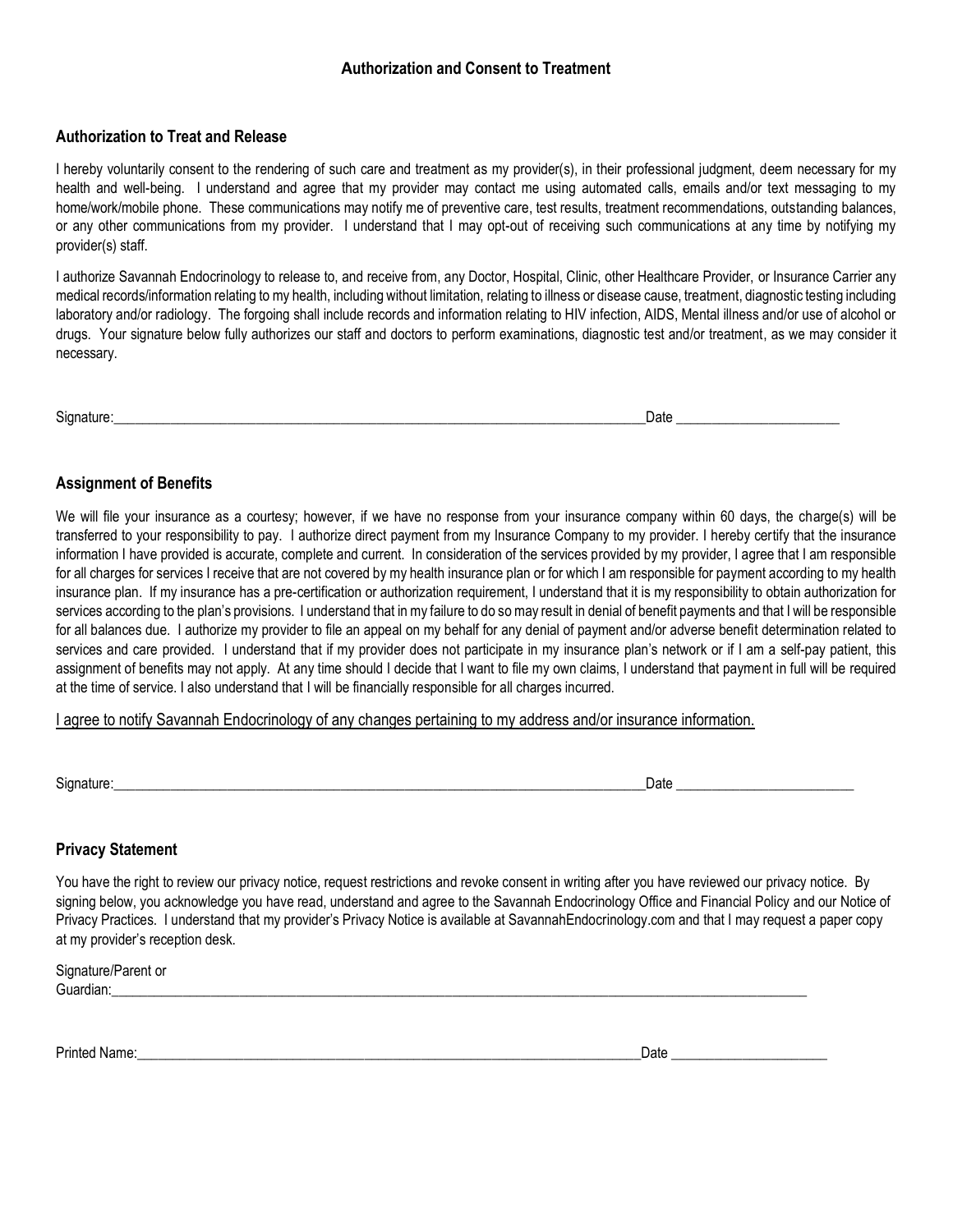## **Office and Financial Policy**

**Welcome and thank you for choosing Savannah Endocrinology. We are committed to providing you with the highest quality medical care possible in a cost-effective manner. We specialize in providing endocrinology care to our patients and therefore we do not provide primary care services, immunizations or vaccinations.** 

**Office Hours:** our office is open Monday – Friday, 8:30 am to 5:00 pm

**After Hours/Emergencies:** Our providers are not available after hours. You may leave a message for non-urgent matters and a staff member will return your call the next business day. If an emergency, please call 911. If you are not sure whether you need immediate assistance, please contact your primary care physician or seek local urgent care for evaluation. If you are experiencing troubleshooting/malfunction on a diabetes technology device such as insulin pump and/or continuous glucose monitoring device, please contact the manufacturer immediately. Notify our office by leaving a message with the concern/incident, and refer to your provider's emergency plan which may entail administration of insulin by self-injection and monitoring of your blood sugar using a glucometer.

**Prescription Refills**: It is your responsibility to keep up with your medications. You can expect a 24-48 hour turn-around time for prescriptions to be sent to your pharmacy. Do not wait until the last minute to request medications. Request for medications made after NOON on Friday may not be addressed until Monday. Savannah Endocrinology specializes in endocrinology care and such chronic disease management. We will NOT refill medications prescribed by another physician for the treatment of depression and/or pain. If you have not been seen by the office recently and not following the treatment and follow up plan as set by your provider, Savannah Endocrinology will NOT refill your medication for your safety and the good faith practice of medicine.

**Appointments:** Please arrive for your appointment 15 minutes early. When you arrive, please inform the front desk of any changes in demographics (phone no., address, insurance, etc.). If you are not able to arrive on time for unforeseen circumstances, please notify the office immediately to avoid a NO SHOW Fee and cancellation of visit. Missed appointments are subject to a \$25 NO SHOW Fee. Please note the staff prepares ahead of time for your appointment, and therefore if you are not able to keep your scheduled appointment a 24 hour advanced notice is required to avoid a \$25 LATE CANCELLATION Fee.

**Insurance:** It is your responsibility to know your insurance benefits. Savannah Endocrinology is contracted with several insurance companies. We will verify your insurance coverage at each visit to help ensure your coverage is active. Notify the office if you have a change in address or insurance coverage. We offer a reasonable discount to self-pay patients. Payment is due at time of service. Any outstanding balance over 60 days due will be referred to an outside collection agency and may be subject to a 10% collection fee. Any returned check will be charged a \$25 bank fee.

## **Medication Formulary Status/Medical Prior Authorizations/Appeals/Diabetes Technology Device/Diabetes Testing Supply:**

Your healthcare plan will have specific preferred covered medications often referred to as a list of formulary medications. If you are diabetic, we recommend you obtain and bring in a list of preferred/formulary diabetic medications from your prescription drug plan on the day of your appointment. In the event the medication prescribed to you is not preferred and/or requiring a prior authorization for use, the provider will permit pharmacy to change the medication to accommodate your specific healthcare plan unless you have documented failure or side effect of alternative medication. Please note completion and submittal of a prior authorization request does not guarantee your medication will be covered.

If you are enrolled in Medicare, it is your responsibility to identify a pharmacy or supplier participating in Medicare Part B for your diabetes testing supply. Documentation of use/frequency of blood sugar monitoring will be recorded and documented at time of visit. Please bring your meter and/or logbook to every visit. Continuous glucose monitors require additional time for interpretation and reporting in support of your prescription and/or coordination with your durable medical equipment supplier.

**Administrative Fee:** Completion of special forms such as FMLA, disability, workers compensation, letters for employers/school, other not provided at time of appointment etc. require time away from patient care and day to day business operations, and therefore we will charge an administrative fee of \$10 per form.

 $\_$  , and the set of the set of the set of the set of the set of the set of the set of the set of the set of the set of the set of the set of the set of the set of the set of the set of the set of the set of the set of th

I acknowledge that I have received and read a copy of the Savannah Endocrinology Office and Financial Policy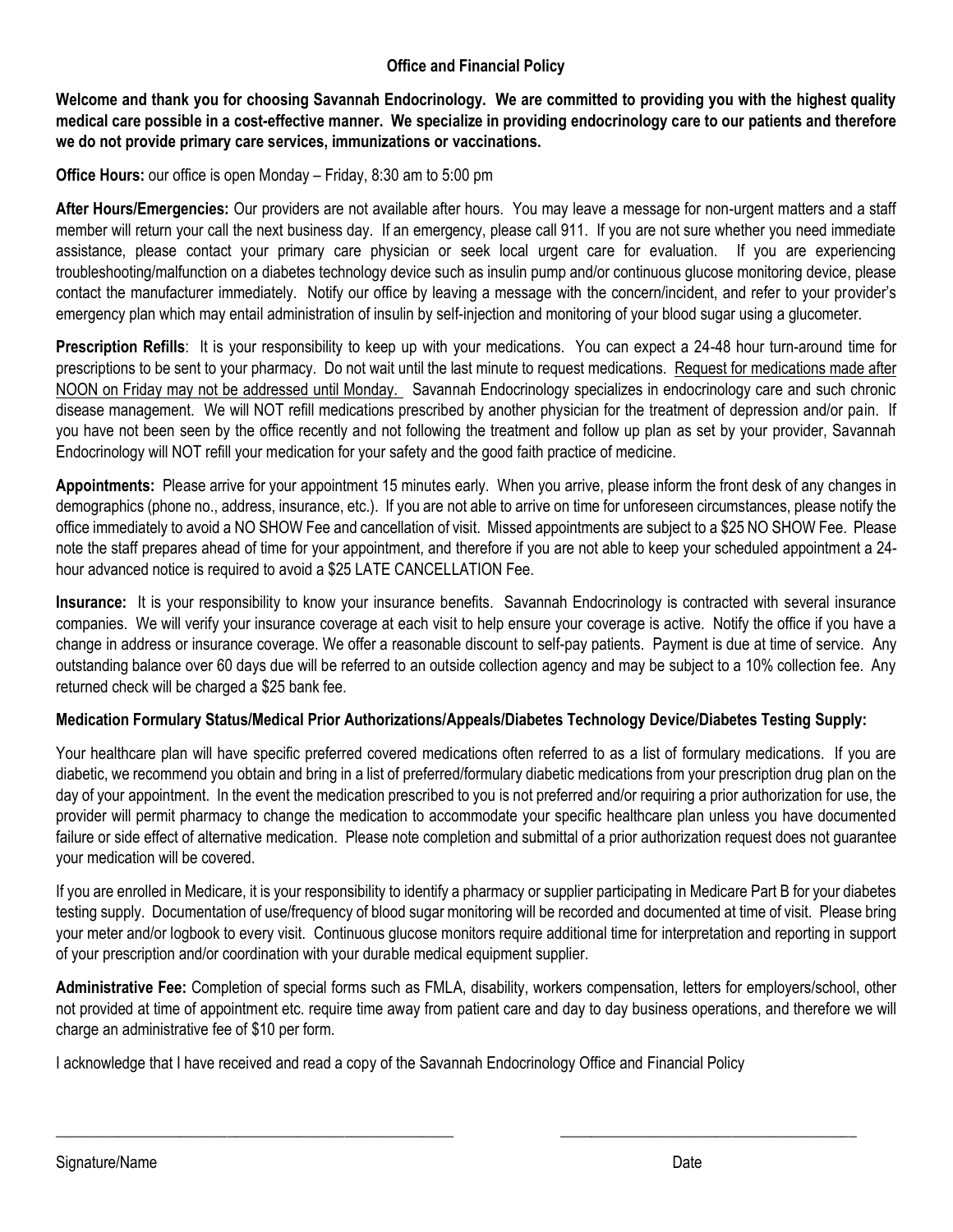# **PERSONAL PRIVACY NOTICE**

Savannah Endocrinology is committed to serving our patients with professionalism and always ensuring to protect the privacy and security of all protected health information.

During serving your interests we give you, our patient, the opportunity to specify any persons, i.e., family members, friend, caretaker, with whom we may discuss your medical condition or your financial records with this practice.

Other than the reasons listed, on our privacy practice notice, we will not discuss your information with any person(s) other than the person(s) you list on this form.

 $\frac{1}{\sqrt{2}}$  ,  $\frac{1}{\sqrt{2}}$  ,  $\frac{1}{\sqrt{2}}$  ,  $\frac{1}{\sqrt{2}}$  ,  $\frac{1}{\sqrt{2}}$  ,  $\frac{1}{\sqrt{2}}$  ,  $\frac{1}{\sqrt{2}}$  ,  $\frac{1}{\sqrt{2}}$  ,  $\frac{1}{\sqrt{2}}$  ,  $\frac{1}{\sqrt{2}}$  ,  $\frac{1}{\sqrt{2}}$  ,  $\frac{1}{\sqrt{2}}$  ,  $\frac{1}{\sqrt{2}}$  ,  $\frac{1}{\sqrt{2}}$  ,  $\frac{1}{\sqrt{2}}$ 

\_\_\_\_\_\_\_\_\_\_\_\_\_\_\_\_\_\_\_\_\_\_\_\_\_\_\_\_\_\_\_\_\_\_\_\_\_\_\_\_\_\_\_\_\_\_\_\_ \_\_\_\_\_\_\_\_\_\_\_\_\_\_\_\_\_\_\_\_\_\_\_\_\_\_\_\_\_\_\_\_\_\_\_\_\_\_\_\_

 $\_$  ,  $\_$  ,  $\_$  ,  $\_$  ,  $\_$  ,  $\_$  ,  $\_$  ,  $\_$  ,  $\_$  ,  $\_$  ,  $\_$  ,  $\_$  ,  $\_$  ,  $\_$  ,  $\_$  ,  $\_$  ,  $\_$  ,  $\_$  ,  $\_$  ,  $\_$ 

\_\_\_\_\_\_\_\_\_\_\_\_\_\_\_\_\_\_\_\_\_\_\_\_\_\_\_\_\_\_\_\_\_\_\_\_\_\_\_\_\_\_\_\_\_\_\_\_\_\_\_\_\_\_\_\_\_\_\_\_\_\_\_\_\_\_\_\_\_\_\_\_\_\_\_\_\_\_\_\_\_\_\_\_\_\_\_

Name: Name: Relationship:

Signature of Patient/Guardian Date Controller and Date Date Date

Witnessed By: \_\_\_\_\_\_\_\_\_\_\_\_\_\_\_\_\_\_\_\_\_\_\_\_\_\_\_\_\_\_\_\_\_\_\_\_\_\_\_\_\_\_\_\_\_\_\_\_\_\_\_\_\_\_\_\_\_\_\_\_\_\_\_\_\_\_\_\_\_\_\_\_\_\_\_\_\_